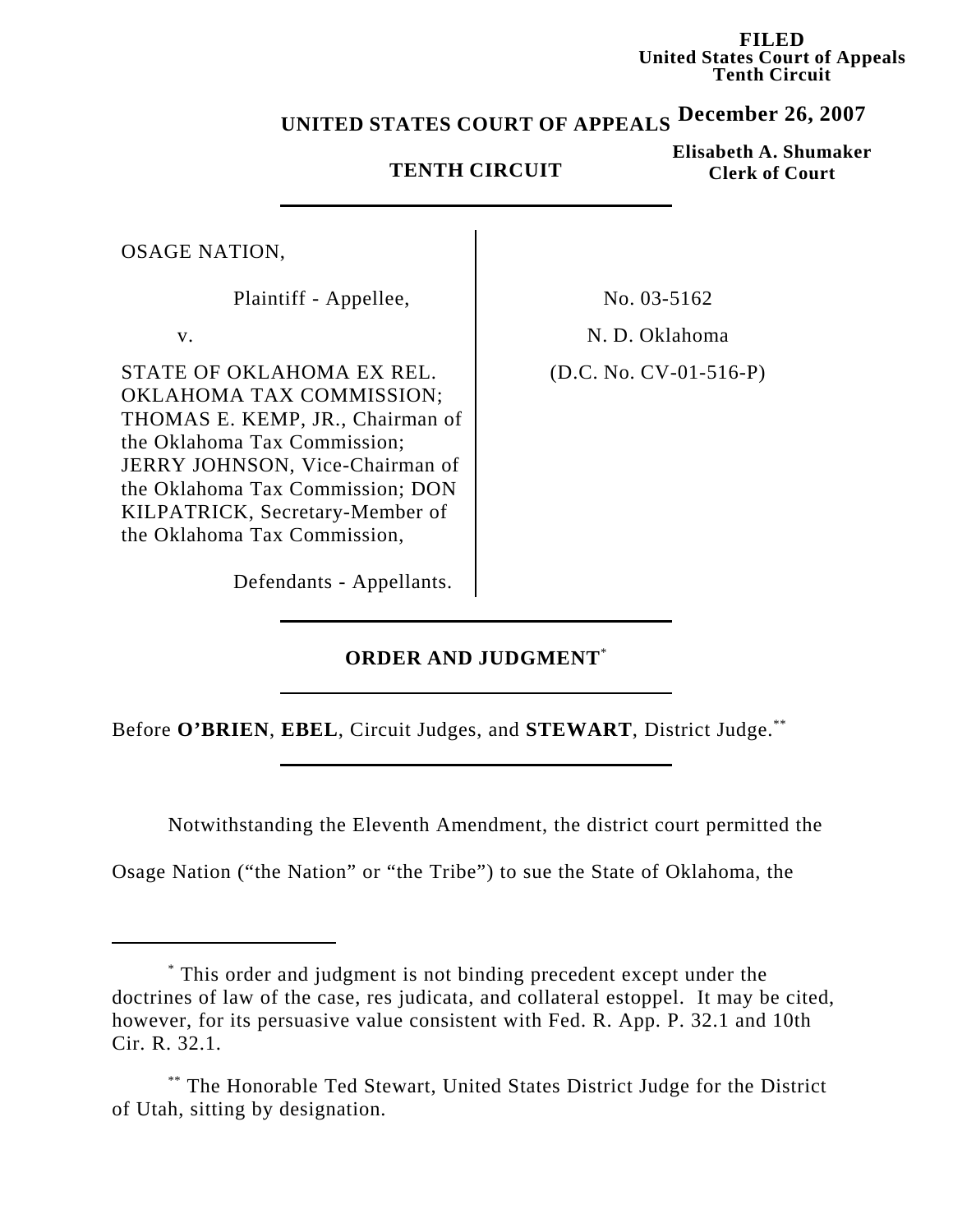Oklahoma Tax Commission, and individual members of the Tax Commission in their official capacities in federal court to enjoin the State's assessment of income tax on tribal members who are employed by the Tribe and reside in Osage County, Oklahoma. Oklahoma's assessment of income tax would violate federal law only if all of Osage County is deemed to be "Indian country." Thus, the pivotal issue in this case is the areal extent of the Nation's land, not Oklahoma's taxing policy. The Nation seeks, in effect, to assert sovereign rights in direct opposition to the historically exercised sovereign authority of the State of Oklahoma. While this is not, by any means, a typical tax injunction suit, it nonetheless may proceed in federal court against the individual members of the Tax Commission under the *Ex parte Young* doctrine because it seeks relief that is prospective in nature.<sup>1</sup>

#### **I. BACKGROUND**

In 1871, the Nation purchased a 1.5 million acre reservation ("the Osage Indian Reservation" or "the Reservation") in what is now north-central Oklahoma, between the Arkansas River and the Kansas state line.On June 28, 1906, Congress enacted the Osage Allotment Act, which allotted the entire surface of the Reservation to members of the Tribe. *See* Act of June 28, 1906, ch. 3572, 34 Stat. 539. In 1907, Oklahoma became a state and the Reservation was

<sup>&</sup>lt;sup>1</sup> We do not reach the question of whether the disputed land is within the jurisdiction of the Tribe or the State. Our review is limited to determining whether the federal forum is proper.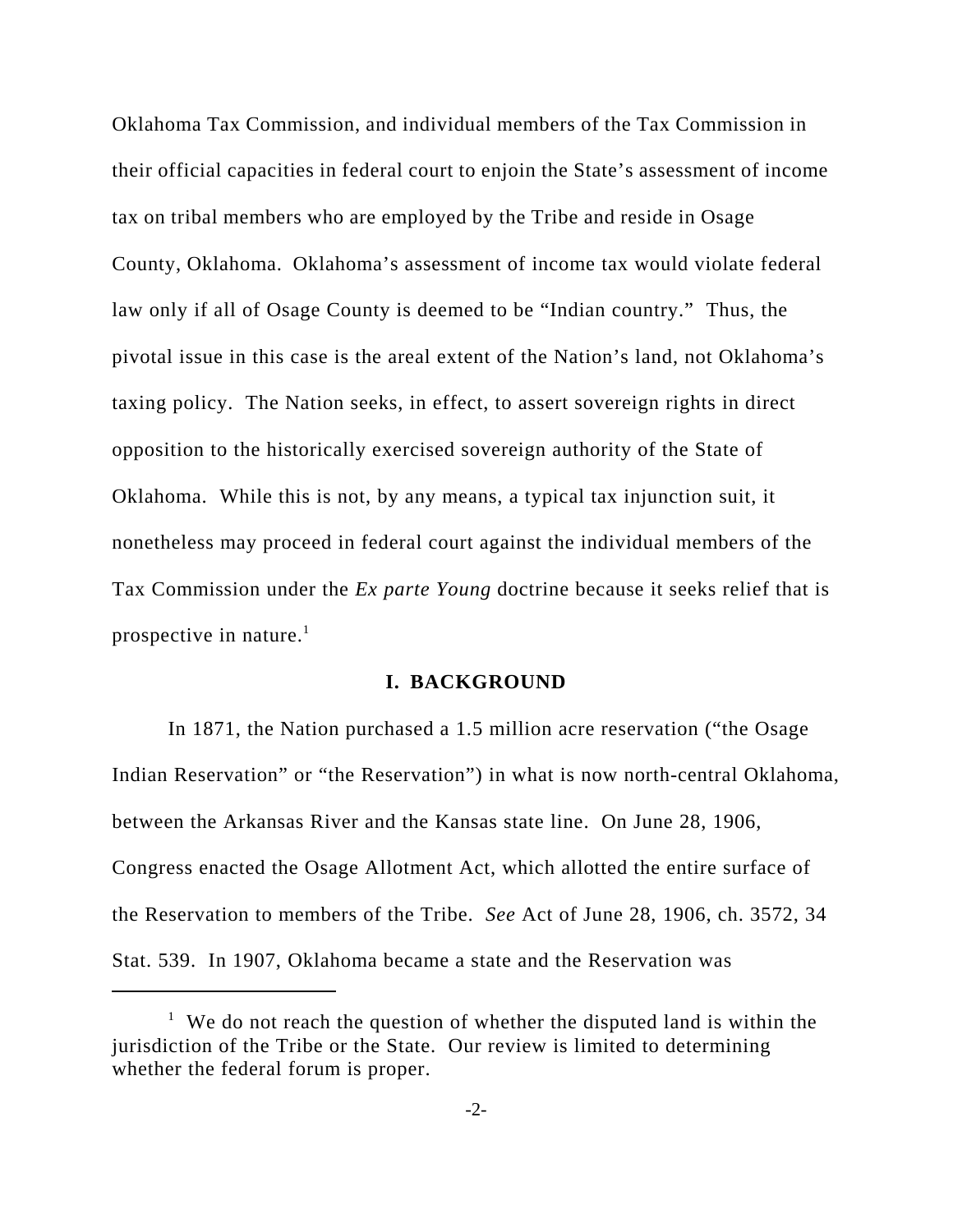incorporated into the State as Osage County. *See* Act of June 16, 1906, ch. 3335, 34 Stat. 267, § 21. Today, the Nation is still based in Osage County, which is the largest county in Oklahoma, covering some 2,250 square miles (approximately three percent of Oklahoma's total land area). Osage County has a population of over 44,000 people, mostly non-Indians.

The State of Oklahoma only recognizes trust land and allotments within Osage County as "Indian country" under 18 U.S.C. § 1151.<sup>2</sup> The Nation contends all of the land within Osage County is Indian country because the legal status of the Reservation has never been altered by Congress. According to the Nation, the Osage Indian Reservation exists today as it did in 1871.The State contends the Reservation lost its legal status when it was incorporated into the State at its statehood in 1907. Consistent with this understanding, the State has exercised jurisdiction over all of Osage County, with the exception of trust land, since that time. Specifically at issue in the Nation's suit is one aspect of the State's sovereignty – its assessment of income tax on tribal members who are employed by the Tribe on trust land and who reside within Osage County, but not on trust land.

As a general matter, a state cannot tax the income of a member of an Indian

<sup>&</sup>lt;sup>2</sup> 18 U.S.C. § 1151 defines "Indian country" to mean "(a) all land within the limits of any Indian reservation under the jurisdiction of the United States Government . . . , (b) all dependent Indian communities within the borders of the United States . . . , and (c) all Indian allotments, the Indian titles to which have not been extinguished . . . ."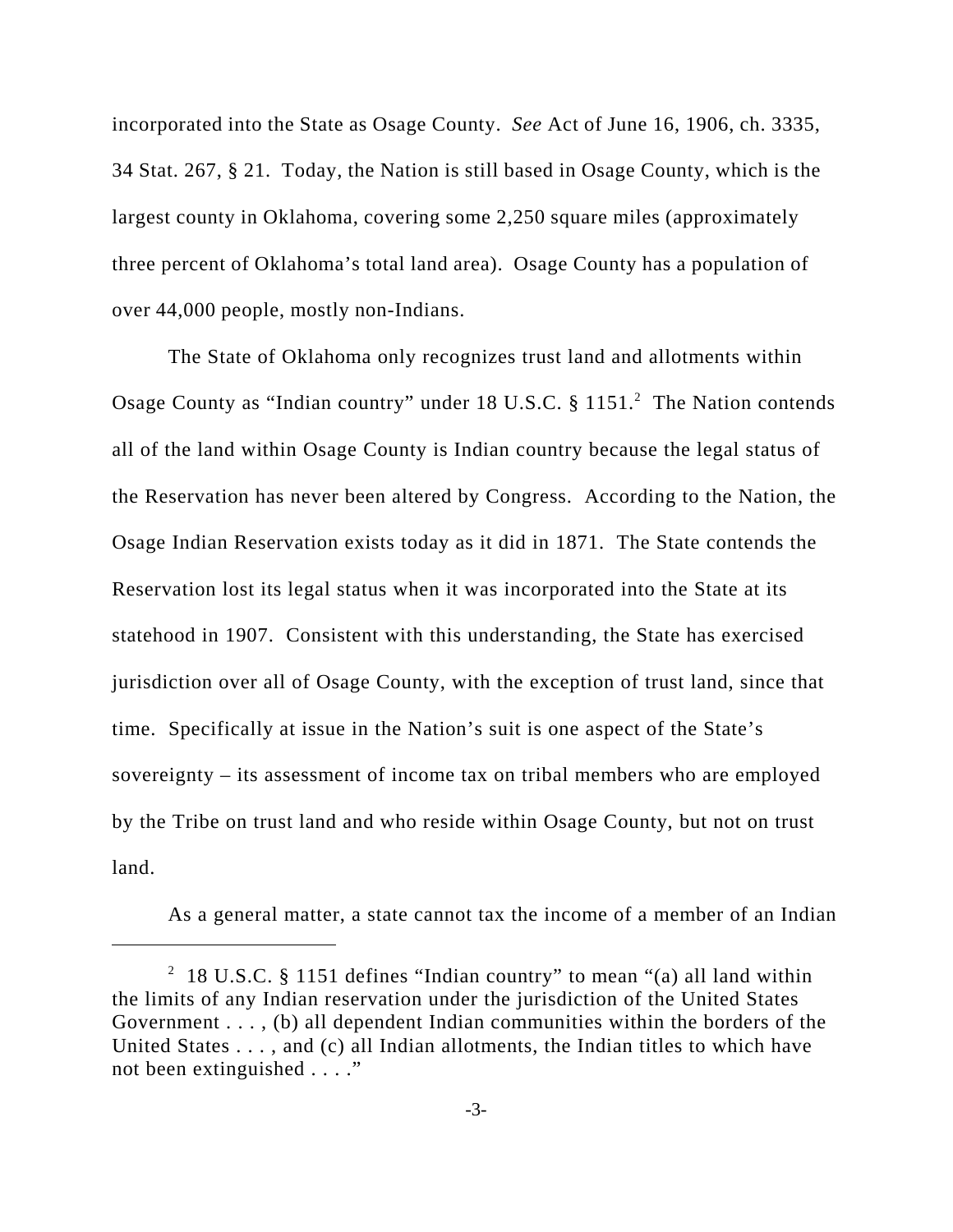tribe who is employed by the tribe and lives within Indian country. *McClanahan v. Ariz. State Tax Comm'n*, 411 U.S. 164, 165 (1973). A state can, however, tax the income of a tribal member who is employed by the tribe but resides outside Indian country. *Okla. Tax Comm'n v. Chickasaw Nation*, 515 U.S. 450, 463-67 (1995). Thus, whether Oklahoma's income tax is proper depends on whether all of the land within Osage County is Indian country or whether Indian country includes only that land within Osage County held in trust for the Tribe by the United States.

In 1999, a tribal member who was employed by the Tribe on trust land and lived within the boundaries of the pre-statehood Reservation but not on trust land protested the State's assessment of income tax on her. The Oklahoma Tax Commission denied the requested relief, concluding that because the tribal member did not live in Indian country within the meaning of 18 U.S.C. § 1151, her income was taxable. The Commission explained "[t]he mere fact that one's residence is located within what was once part of an Indian tribe's original treaty lands, does not by such fact alone mean that one lives in 'Indian country'...." (Appellants' App. at 27.)

Following the Commission's decision, the Nation filed the instant suit against the State of Oklahoma ex rel. Oklahoma Tax Commission,<sup>3</sup> seeking

<sup>&</sup>lt;sup>3</sup> "A suit *ex rel*. is typically brought by the government upon the application of a private party (called a *relator*) who is interested in the matter." BLACK'S LAW DICTIONARY 603 (Bryan A. Garner, ed., 7th ed. 1999). Where, as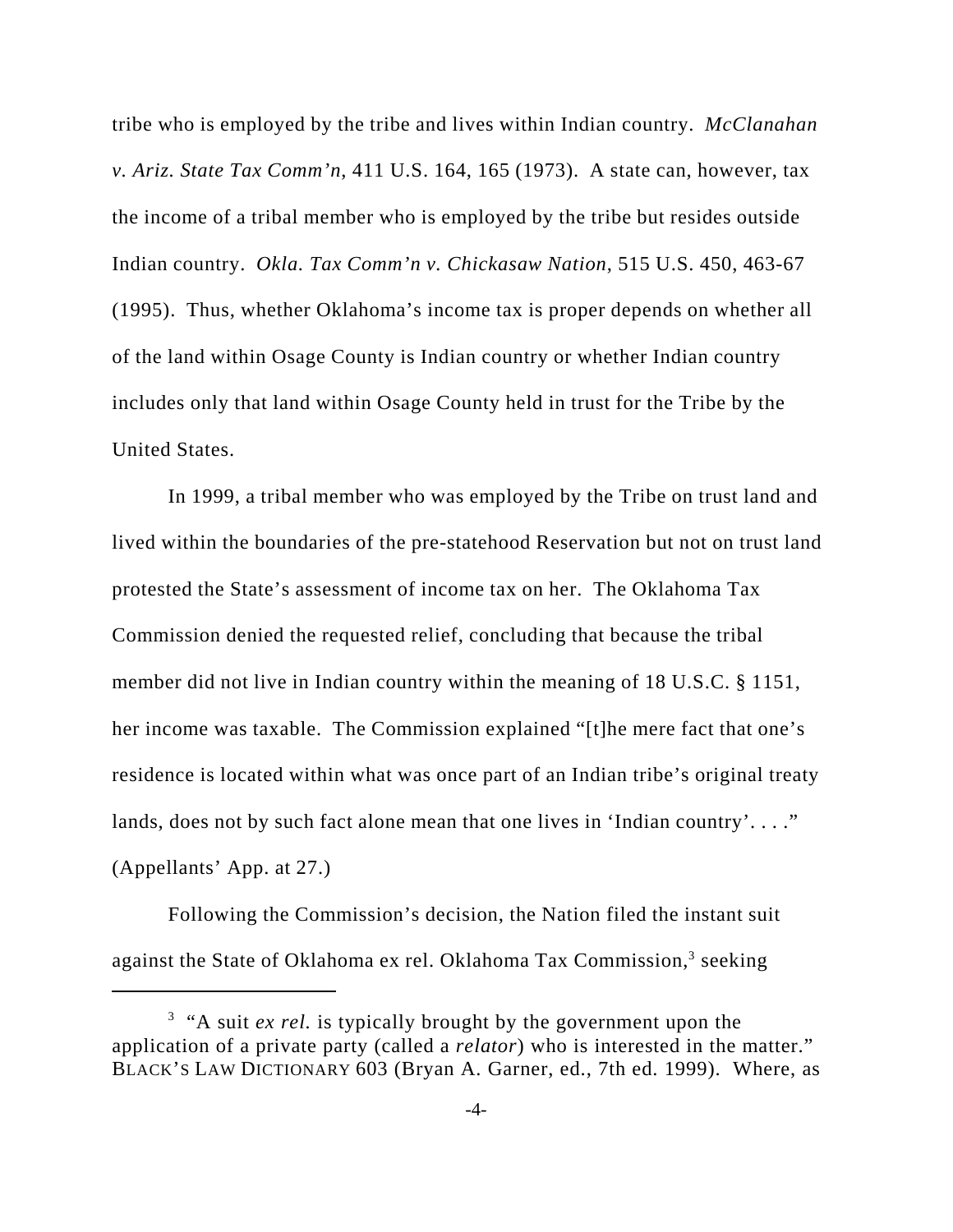declaratory and injunctive relief. The Nation sought a declaratory judgment: "(1) that the Nation's reservation (comprising all of Osage County, Oklahoma) is and remains Indian country of the Nation; and (2) that the Nation's members who are employed by the Nation and reside within the geographical boundaries of the Nation's reservation are not . . . required to pay taxes to [the] State . . . on the income earned . . . from their tribal employment." (*Id.* at 11.) The Nation also sought a permanent injunction "restraining and prohibiting Defendant[s] . . . from levying or collecting Oklahoma state income taxes upon the income of the Nation's members who are employed by the Nation and reside within the geographical boundaries of the Nation's reservation." (*Id.*) The Nation asserted jurisdiction under 28 U.S.C. §§ 1331 and 1362.

The defendants filed a motion to dismiss under Rule 12(b)(1) of the Federal Rules of Civil Procedure, arguing the Nation's suit was barred by the Eleventh Amendment.<sup>4</sup> The Nation then filed an amended complaint, adding the individual

<sup>(</sup>continued)

here, the designation is used as to a defendant, we afford it no significance. Thus, we treat both Oklahoma and the Oklahoma Tax Commission as defendants.

<sup>&</sup>lt;sup>4</sup> The defendants also claimed the Nation's suit was barred by the Tax Injunction Act, 28 U.S.C. § 1341, which provides: "The district courts shall not enjoin, suspend or restrain the assessment, levy or collection of any tax under State law where a plain, speedy and efficient remedy may be had in the courts of such State." However, this Act does not bar suits brought by Indian tribes seeking to enjoin the enforcement of state tax law. *See Moe v. Confederated Salish & Kootenai Tribes of the Flathead Reservation*, 425 U.S. 463, 474-75 (1976).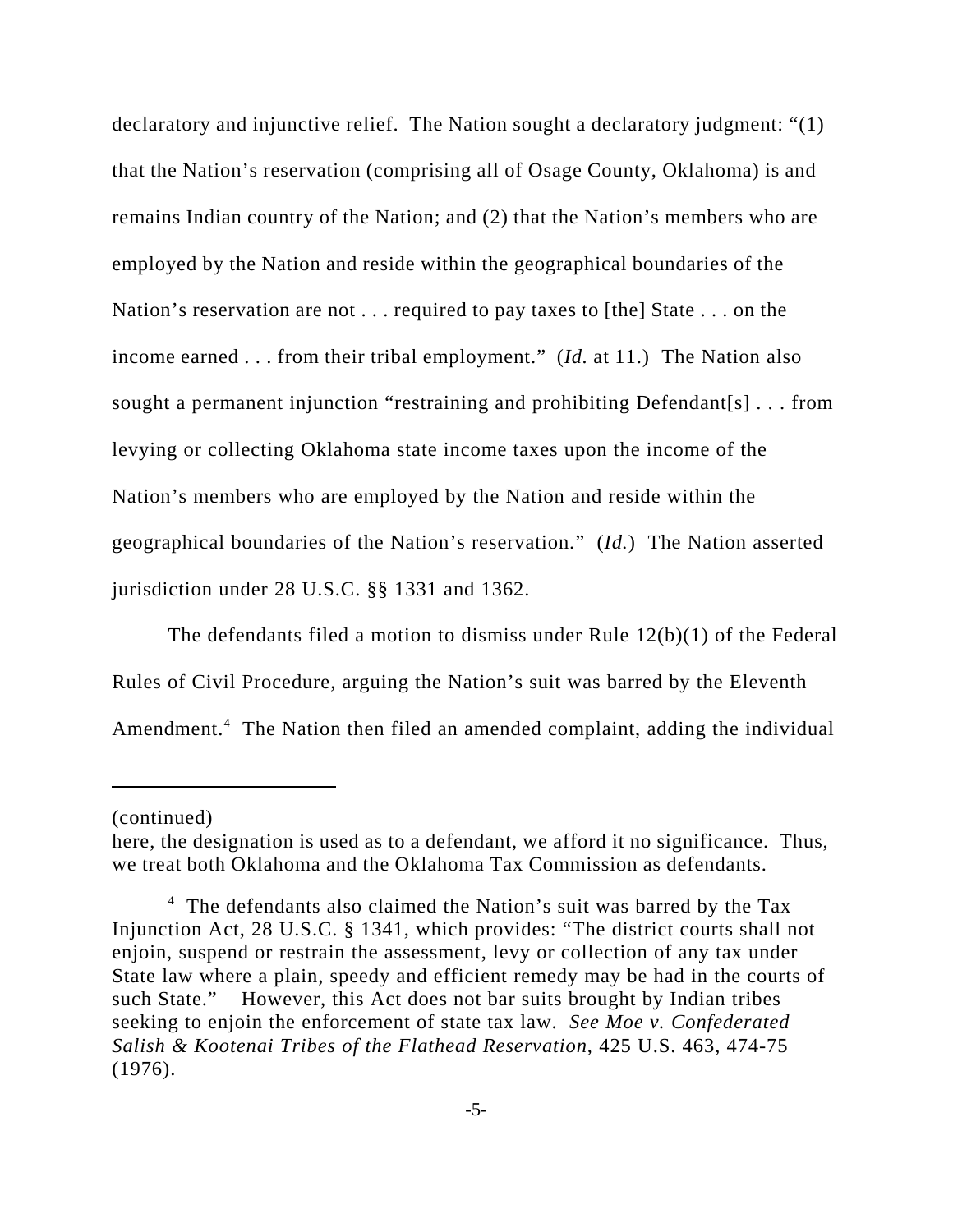members of the Tax Commission as defendants. All of the defendants filed a motion to dismiss the amended complaint, raising the same arguments as in the original motion to dismiss. The court denied the defendants' motion, relying on our decision in *Sac & Fox Nation of Missouri v. Pierce*, 213 F.3d 566, 571-73 (10th Cir. 2000), *cert. denied*, 531 U.S. 1144 (2001). The court explained "the Tenth Circuit [in *Sac & Fox*] reasoned that federal courts have jurisdiction under 28 U.S.C. § 1362 to consider the merits of [a] Kansas fuel tax [assessed against retail stores located on tribal land]. Consistent with the Tenth Circuit, this court asserts jurisdiction under § 1362 and finds . . . the Eleventh Amendment . . . [does not] bar this suit." *(Id. at 60.)* Under the collateral order doctrine, the defendants appeal from that portion of the court's order relating to the Eleventh Amendment. *Garramone v. Romo*, 94 F.3d 1446, 1452 (10th Cir. 1996) ("A district court's denial of Eleventh Amendment immunity . . . is immediately appealable as a final judgment under the collateral order doctrine.").

#### **II. DISCUSSION**

#### A. The Eleventh Amendment

The Eleventh Amendment provides: "The Judicial power of the United States shall not be construed to extend to any suit in law or equity, commenced or prosecuted against one of the United States by Citizens of another State, or by Citizens or Subjects of any Foreign State." The Supreme Court has interpreted this amendment to extend beyond its plain language to bar suits in federal court

-6-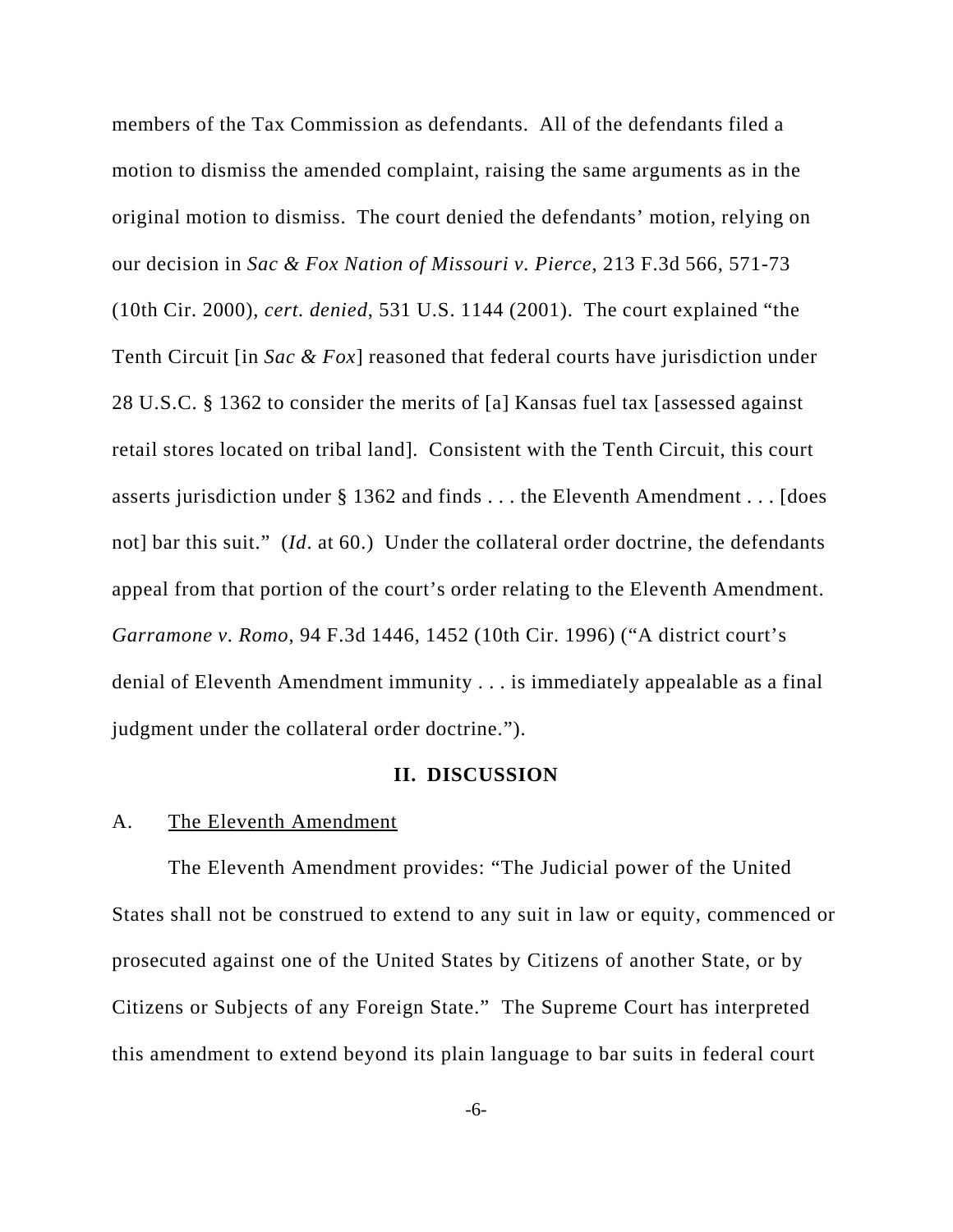against a state by its own citizens, *Hans v. Louisiana*, 134 U.S. 1, 21 (1890), or by a foreign sovereign, *Principality of Monaco v. Mississippi*, 292 U.S. 313, 330 (1934). The Court has also interpreted the Eleventh Amendment to bar suits against a state by Indian tribes because tribes are analogous to foreign sovereigns. *Blatchford v. Native Vill. of Noatak & Circle Vill.*, 501 U.S. 775, 782 (1991).

The Supreme Court has recognized three exceptions to a state's sovereign immunity. *J.B. ex rel. Hart v. Valdez*, 186 F.3d 1280, 1285-86 (10th Cir. 1999). First, a party may sue a state in federal court notwithstanding the Eleventh Amendment if the state consents to suit. *Id.* at 1286. Second, a party may sue a state if Congress has abrogated the state's sovereign immunity in a clear and unequivocal manner pursuant to a valid exercise of its power. *Seminole Tribe of Fla. v. Florida*, 517 U.S. 44, 55 (1996).<sup>5</sup> Finally, under *Ex parte Young*, 209 U.S. 123 (1908), a party may sue individual state officers in federal court in their official capacity for prospective injunctive relief, so long as the suit does not fall within the narrow exception enunciated in *Idaho v. Coeur d'Alene Tribe of Idaho*,

<sup>5</sup> In *Seminole Tribe*, the Court held the Enforcement Clause (§ 5) of the Fourteenth Amendment is the only provision of the Constitution that empowers Congress to abrogate a state's immunity from suit. 517 U.S. at 59, 65, 72 n.15; *see also Ellis v. Univ. of Kan. Med. Ctr.*, 163 F.3d 1186, 1195-96 (10th Cir. 1998). The Court subsequently held that Congress' power under the Enforcement Clause extends only to the enactment of "appropriate" corrective or preventative legislation to enforce the provisions of the Fourteenth Amendment. *See City of Boerne v. Flores*, 521 U.S. 507, 518-20 (1997) (holding Congress' enactment of the Religious Freedom Restoration Act of 1993 exceeded its enforcement power under § 5 of the Fourteenth Amendment).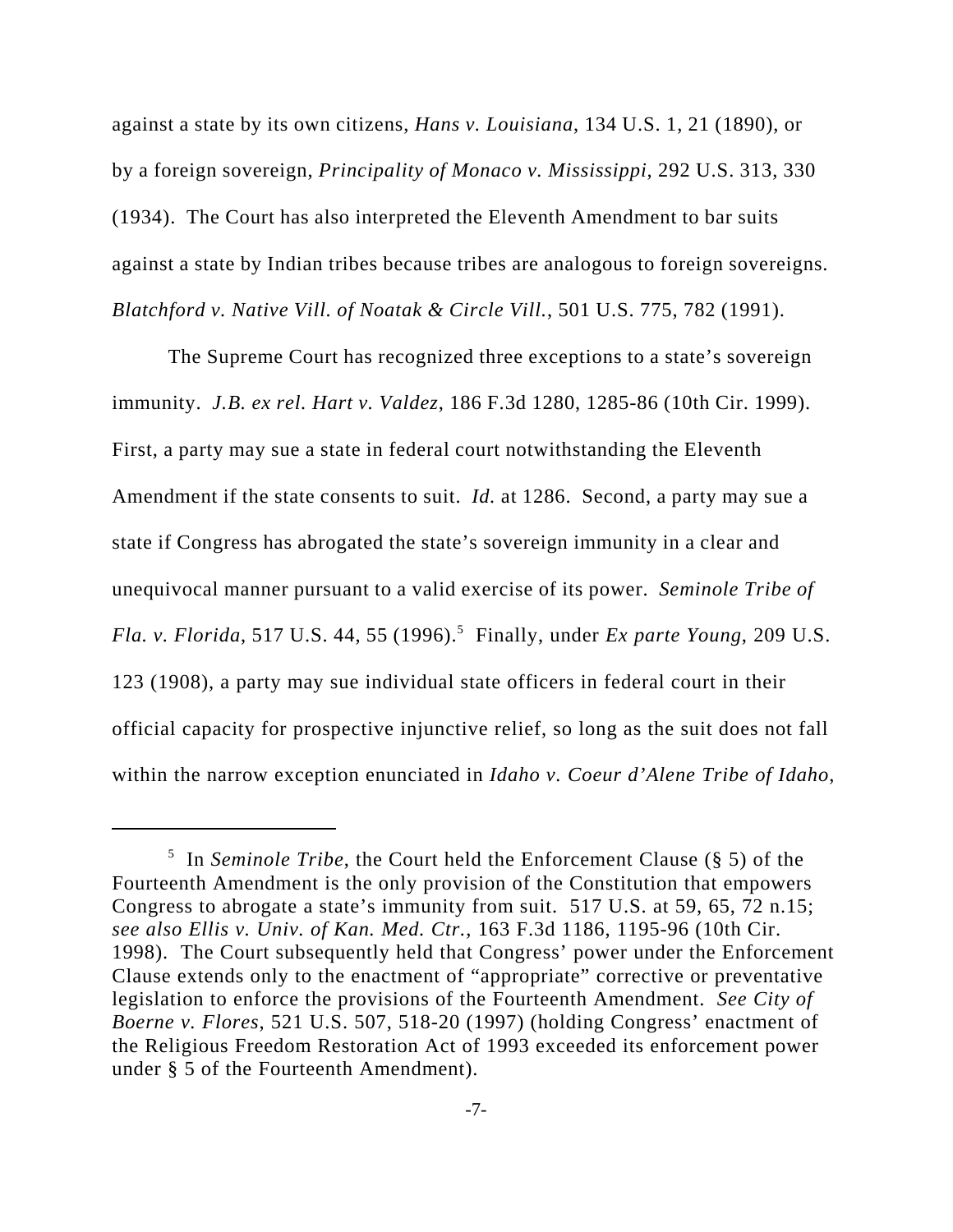521 U.S. 261 (1997). *See Hill v. Kemp*, 478 F.3d 1236, 1255-56 (10th Cir. 2007). Instead of relying on one of these three exceptions, the district court relied on 28 U.S.C. § 1362 and *Sac & Fox*. The defendants contend this was error. "We review *de novo* a state's claim that a suit is barred by the Eleventh Amendment." *Powder River Basin Res. Council v. Babbitt*, 54 F.3d 1477, 1483 (10th Cir. 1995).

## B. 28 U.S.C. § 1362

Section 1362 provides that "[t]he district courts shall have original jurisdiction of all civil actions, brought by any Indian tribe . . . wherein the matter in controversy arises under the Constitution, laws, or treaties of the United States." In *Blatchford*, the Supreme Court rejected the argument that § 1362 constitutes a Congressional abrogation of Eleventh Amendment immunity because it "does not reflect an unmistakably clear intent to abrogate immunity, made plain in the language of the statute." 501 U.S. at 786 (quotations omitted). The Court explained "[t]he fact that Congress grants *jurisdiction* to hear a claim does not suffice to show Congress has abrogated all *defenses* to that claim. The issues are wholly distinct." *Id.* at 786 n.4. The district court erred to the extent it conflated the distinct concepts of subject matter jurisdiction and sovereign immunity.

In *Sac & Fox*, the case relied upon by the district court, we addressed whether the Eleventh Amendment barred suit in federal court by three Indian tribes to enjoin the State of Kansas from collecting tax on motor fuel distributed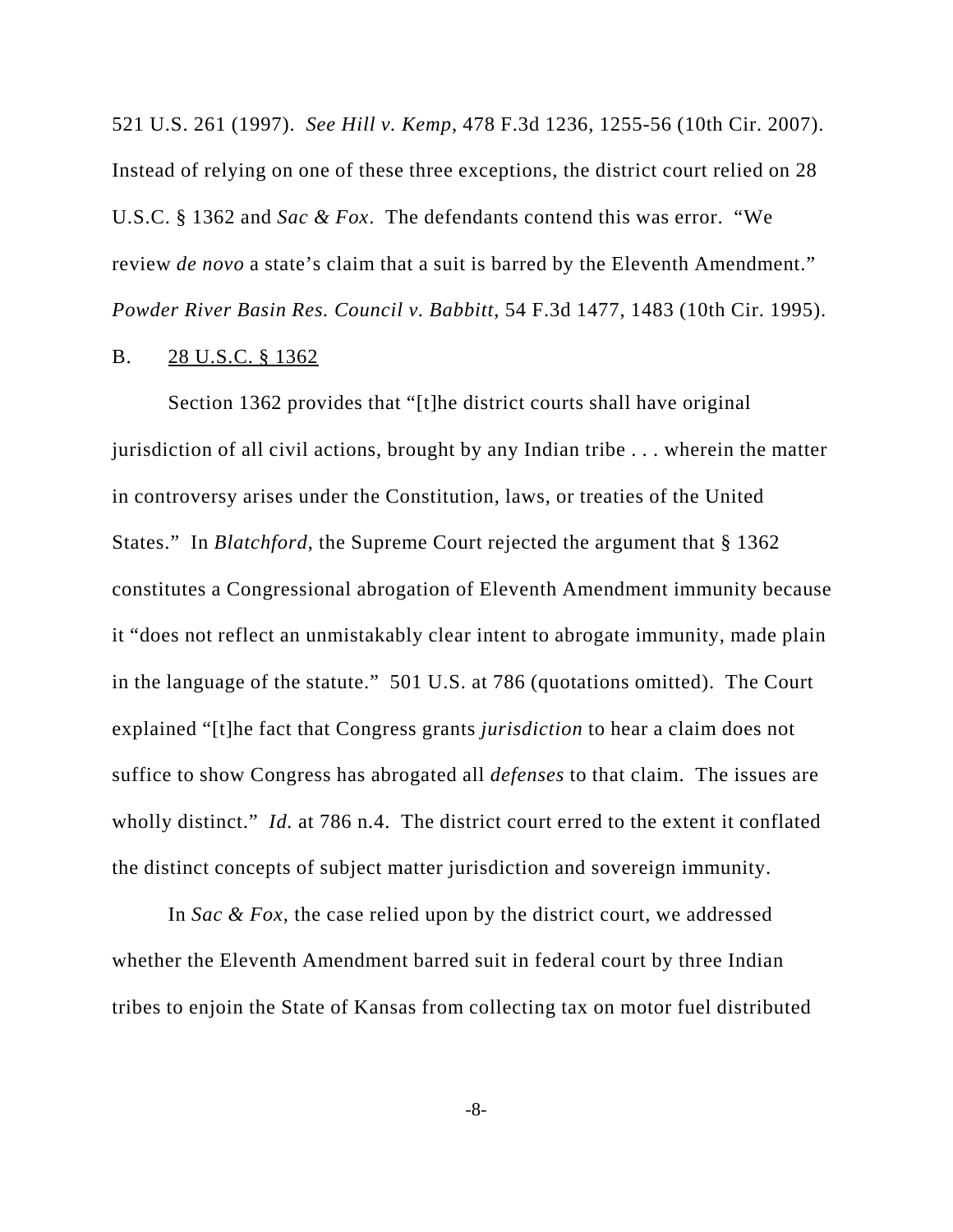to retail gas stations located on Indian lands within the State.<sup>6</sup> 213 F.3d at 569. The district court had granted a permanent injunction prohibiting the State from collecting the tax. On appeal, the State contended the district court lacked jurisdiction because the tribes' suit was barred by the doctrine of sovereign immunity and the tribes lacked standing. We "reject[ed] the State's jurisdictional contentions, and conclude[d] the district court properly exercised jurisdiction over this cause." *Id.* at 571.

In reaching this result, we looked closely at *Moe v. Confederated Salish & Kootenai Tribes of the Flathead Reservation*, 425 U.S. 463 (1976). In *Moe*, the Supreme Court read 28 U.S.C. § 1362 to imply that a tribe's access to federal court to litigate federal question cases would be, at least in some respects (*e.g.*, for the purpose of obtaining injunctive relief from state taxation), as broad as that of the United States suing as the tribe's trustee. 425 U.S. at 472-73. However, as the Court made clear in *Blatchford*, "*Moe* did not purport to be saying that § 1362 equated tribal access [to federal courts] with the United States' access *generally*, but only 'at least in some respects' or 'in certain respects.'" 501 U.S. at 784 (citations omitted).<sup>7</sup> In *Sac & Fox*, we followed *Moe* and concluded the tribes'

<sup>6</sup> Notably, the State of Kansas was not named as a defendant in *Sac & Fox*. The only defendant was Karla Pierce, Secretary of the Kansas Department of Revenue.

<sup>7</sup> In *Blatchford*, the Supreme Court stated that *Moe* involved only a question of jurisdiction, not of sovereign immunity: "[In *Moe*,] [s]ince Montana had not objected in this Court on sovereign immunity grounds, its immunity had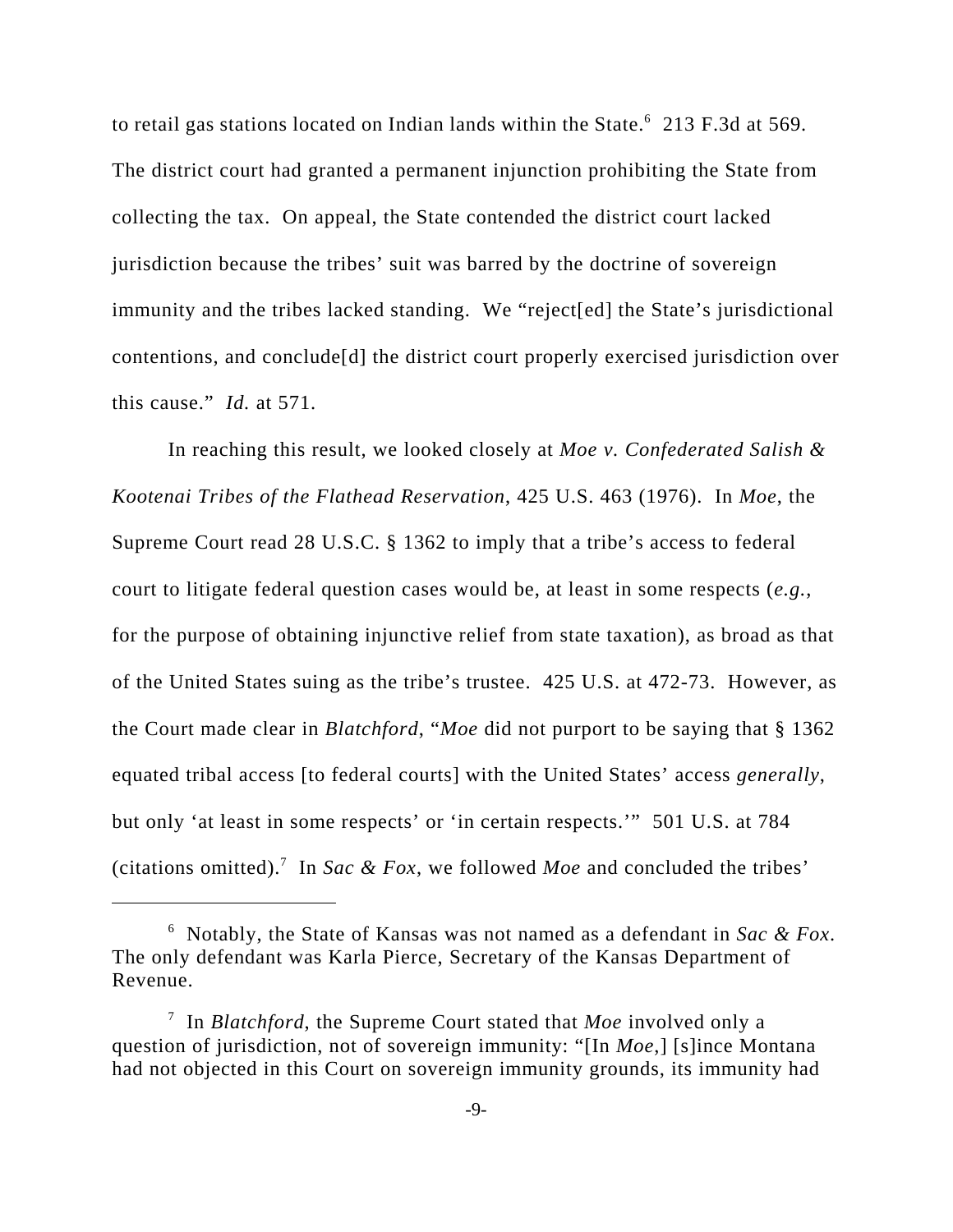suit to enjoin enforcement of the Kansas motor fuel tax was one of those "certain respects." 213 F.3d at 572-73.<sup>8</sup> We explained "*Moe* leads us to conclude that we have jurisdiction under 28 U.S.C. § 1362 to reach the merits of this case. Surely if an Indian tribe may maintain suit on its own behalf in federal court to enjoin collection of a state's cigarette sales tax, it may maintain a similar suit on its own behalf to enjoin collection of a state's motor fuel distribution tax." *Id.* at 572.

*Sac & Fox* does not speak to the real issue in this case, which is not whether the State's income tax is proper. While the Nation claims to be seeking

(continued)

8 Our holding in *Sac & Fox* must not be read too broadly or taken out of context -- certainly there was no intent to ignore other unmistakably clear language from *Blatchford*:

Respondents now urge . . . a vast expansion upon *Moe*. Section 1341, which *Moe* held § 1362 to eliminate in its application to tribal suits, was merely a limitation that Congress itself had created - committing state tax-injunction suits to state courts as a matter of comity. Absent that statute, state taxes could constitutionally be enjoined. The obstacle to suit in the present case, by contrast, is a creation not of Congress but of the Constitution [Eleventh Amendment immunity]. A willingness to eliminate the former in no way bespeaks a willingness to eliminate the latter, especially when limitation to "certain respects" has explicitly been announced.

501 U.S. at 784-85 (citation omitted).

been waived and was not at issue." *Blatchford* at 785 n.3; *see also Agua Caliente Band of Cahuilla Indians v. Hardin*, 223 F.3d 1041, 1049 n.8 (9th Cir. 2000) ("[N]or do we believe that *Moe* addressed the Eleventh Amendment issue."). Thus, *Moe* may stand only for the limited proposition that, where a state has waived its sovereign immunity, the Tax Injunction Act does not bar a tribe's suit against the state in federal court because jurisdiction is conferred under § 1362.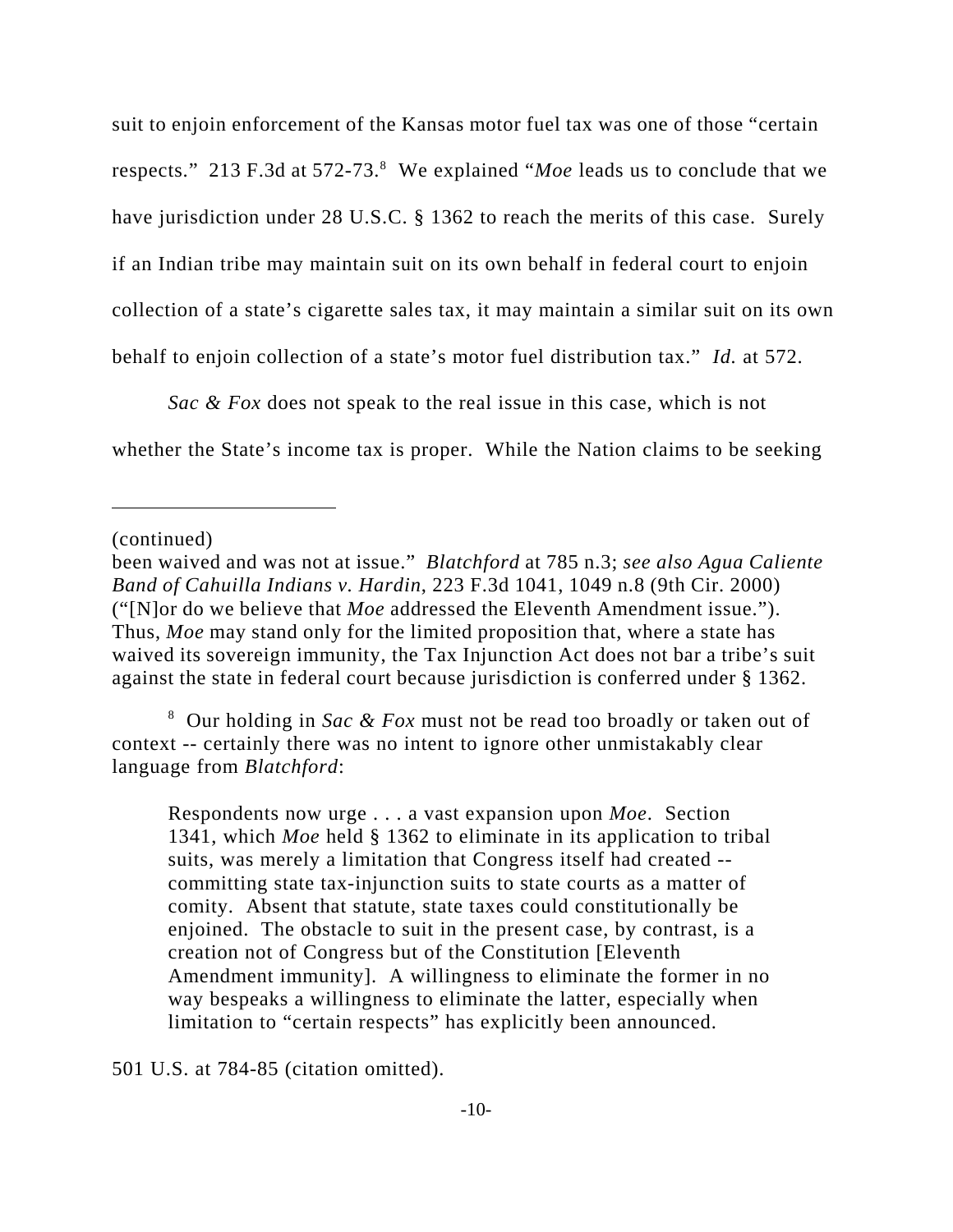only injunctive relief from state taxation, the essence of this case is whether the Nation or the State of Oklahoma is the supreme sovereign with respect to Osage County or whether some form of dual sovereignty may apply. The Nation contends all of the land within Osage County is part of the Osage Indian Reservation and thus, Indian country. If the Nation is correct, the State cannot collect income tax from any tribal members employed by the Tribe living in Osage County.<sup>9</sup> The State contends the non-trust land in Osage County is not Indian country and instead is under the jurisdiction of the State. If the State is correct, the income tax is proper. Whether the non-trust portions of Osage County are Indian country is a question of jurisdiction, not of tax, and the relief the Nation seeks is to divest Oklahoma of sovereign rights, not simply to enjoin a tax.10 Because this suit is not a mere tax injunction suit, *Sac & Fox* is not controlling. Rather, we must look to the principle announced in *Blatchford* – that 28 U.S.C. § 1362 does not override the State's Eleventh Amendment immunity.

<sup>&</sup>lt;sup>9</sup> A ruling in favor of the Nation on the merits could affect more than the State's ability to collect income tax. The Nation might be able to foreclose Oklahoma from exercising sovereignty over Osage County in myriad other ways.

 $10$  In its amended complaint, the Nation alleges: "Defendants' assertions and actions . . . infringe upon the Nation's sovreignty [sic] and rights to selfgovernment and self-determination, and impose adverse and unlawful burdens on the Nation and its members." (Appellants' App. at 22.) In its brief, the Nation states it "seeks a judicial acknowledgment of a position the Nation has been asserting for years and that the State has refused to recognize – that the legal status of the Osage Reservation remains in existence as the Indian country of the Nation, within the meaning of 18 U.S.C. § 1151(a)." (Appellee's Br. at 3).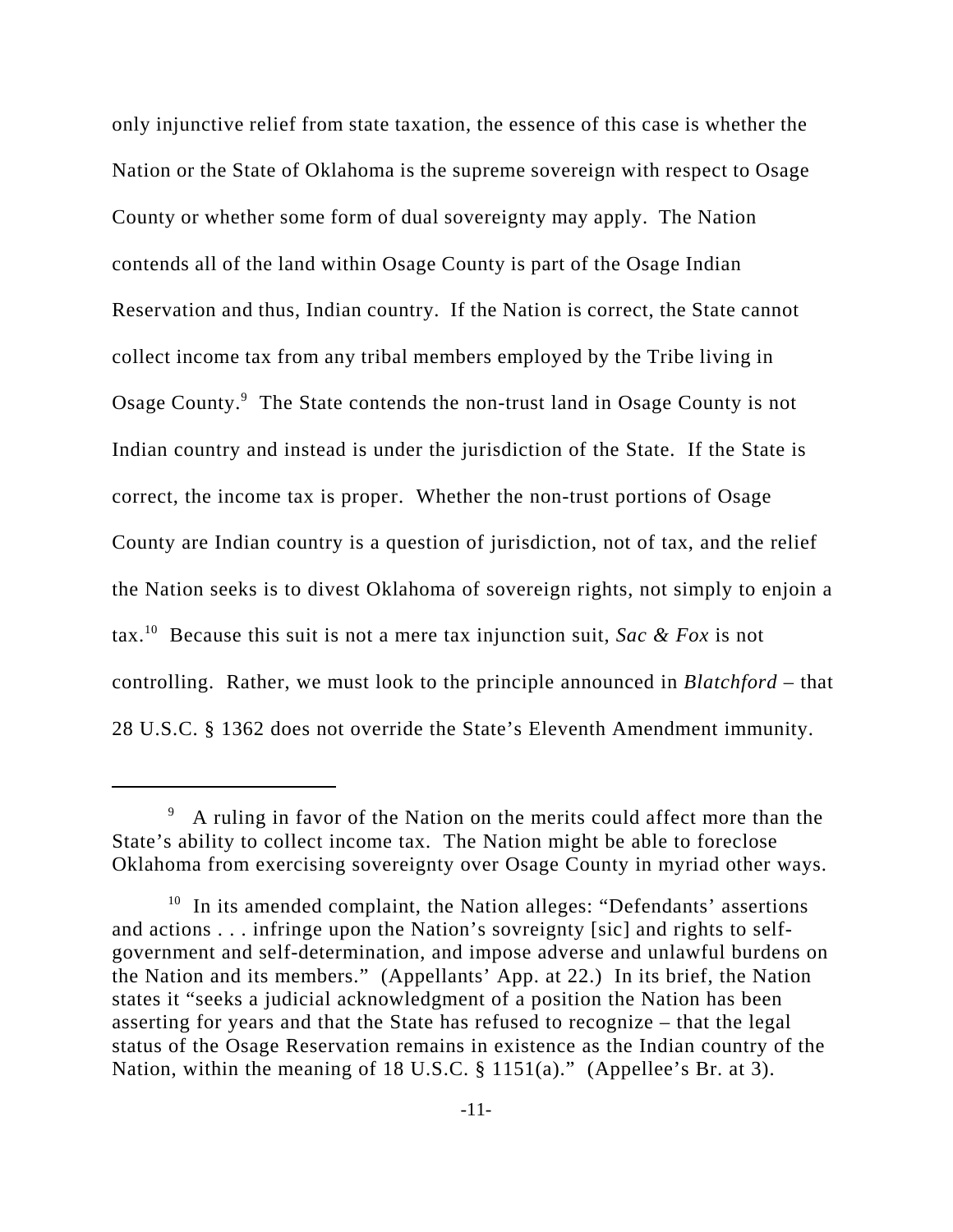The Nation's suit can only proceed in federal court if it falls within one of the three recognized exceptions to sovereign immunity.

The first two exceptions are easily disposed of as neither party contends the State waived its sovereign immunity or that Congress has abrogated sovereign immunity in this context. Thus, the district court erred in concluding the Nation's suit could proceed against the State and the Tax Commission in federal court. But that does not end the matter as to the individual defendants sued in their official capacities as we must consider whether the suit can proceed against them under the *Ex parte Young* exception to Eleventh Amendment immunity.<sup>11</sup>

### C. *Ex parte Young*

"In *Ex parte Young*, the Court held that the Eleventh Amendment generally will not operate to bar suits so long as they (i) seek only declaratory and injunctive relief rather than monetary damages for alleged violations of federal law, and (ii) are aimed against state officers acting in their official capacities, rather than against the State itself." *Hill*, 478 F.3d at 1255-56.12 The *Young*

<sup>&</sup>lt;sup>11</sup> The Nation contends we should not consider whether the *Ex parte Young* exception applies because the defendants did not make this argument in the district court. Though the Eleventh Amendment is not jurisdictional in the traditional sense, it does have jurisdictional elements and thus we could consider this argument even if were raised for the first time on appeal. *See Sutton v. Utah State Sch. for the Deaf & Blind*, 173 F.3d 1226, 1231 (10th Cir. 1999). We note both parties have briefed the issue, although the Nation did so reluctantly.

 $12$  Although the Nation added the individual Tax Commissioners as defendants in its amended complaint, it retained the State of Oklahoma and its Tax Commission. In theory, we could remand this case for dismissal of the State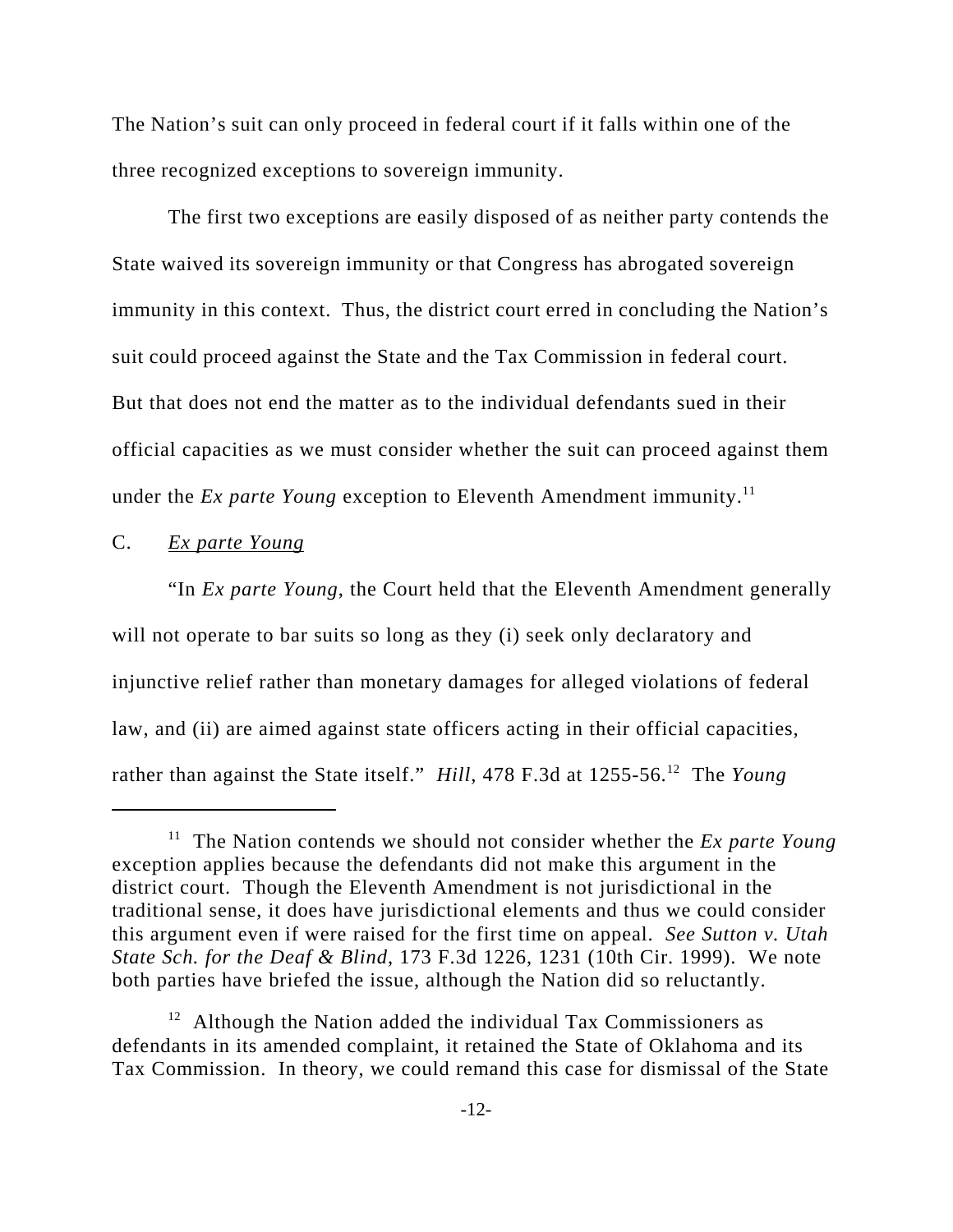doctrine is premised on the fiction that a suit against state officers seeking only prospective injunctive relief is not an action against the state and is therefore not subject to the sovereign immunity bar. *Id.* at 1256. The doctrine strikes a delicate balance by ensuring on the one hand that states enjoy the sovereign immunity preserved for them by the Eleventh Amendment while, on the other hand, "giving recognition to the need to prevent violations of federal law." *Coeur d'Alene*, 521 U.S. at 269.

In *Coeur d'Alene*, the Court held the Eleventh Amendment barred suit by an Indian tribe against state officials, where the suit sought a declaration of the tribe's entitlement to the exclusive use, occupancy, and right to quiet enjoyment of submerged lands claimed by the State of Idaho. *Id.* at 265, 282 (Kennedy, J.).13 The Court justified its rejection of *Young* on the basis that the tribe's suit was equivalent to a quiet title action and the relief sought would erase the state's regulatory authority over the disputed land. *Id.* at 282. The Court indicated its concerns were magnified because the land in question was submerged and states

<sup>(</sup>continued)

and the Tax Commission as the *Young* doctrine only applies if the suit is asserted against state officers in their official capacity. For purposes of judicial efficiency, we will consider whether this suit could proceed under *Ex parte Young*, assuming the State and the Tax Commission were dismissed.

<sup>13</sup> While Justice Kennedy wrote the majority opinion in *Coeur d'Alene*, he commanded a majority only with respect to certain sections. *See Hill*, 478 F.3d at 1257 (discussing the "multiple and fractured opinions" involved in *Coeur d'Alene*). We cite only to sections that commanded a majority.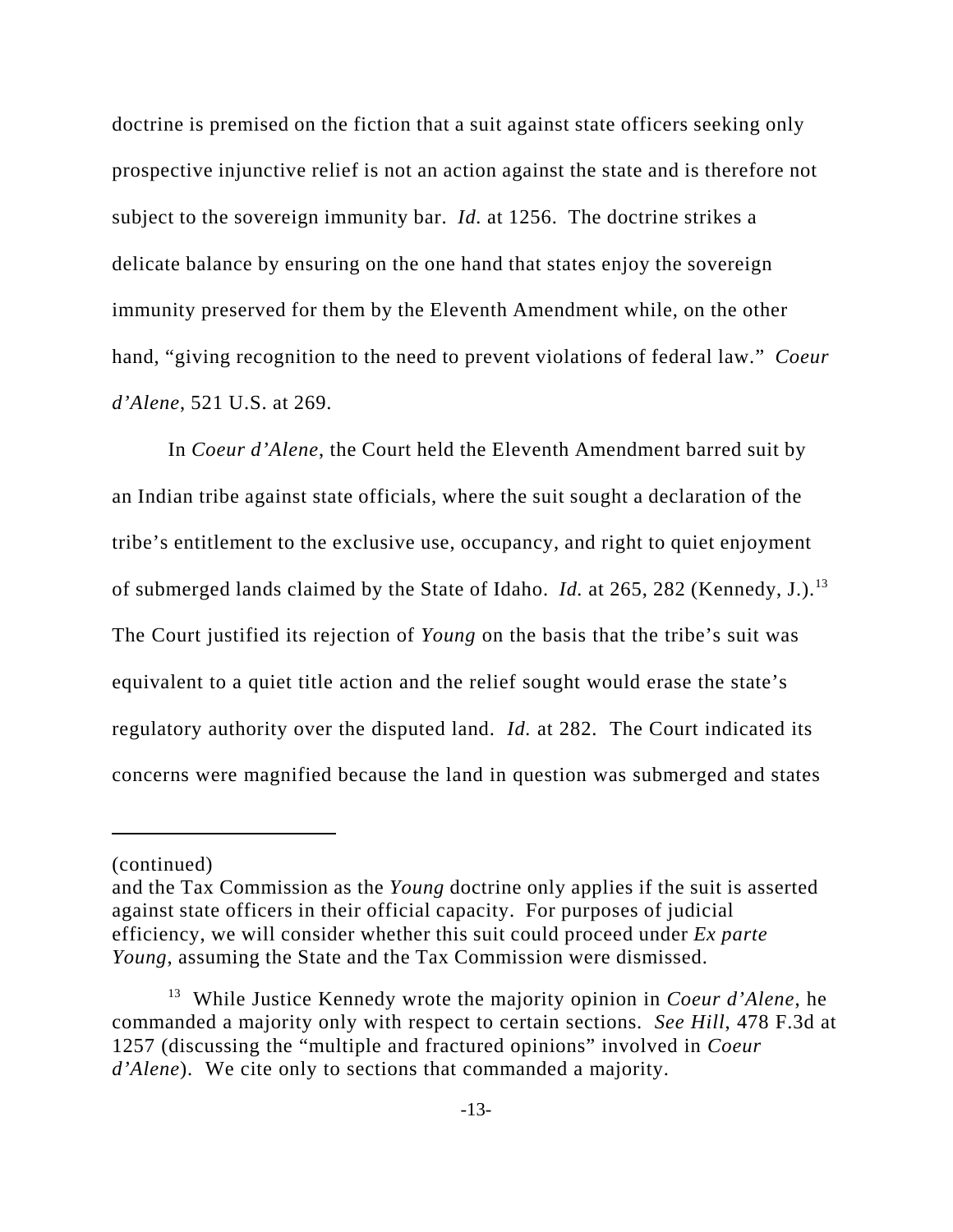have historically had especially strong sovereign interests in navigable waters and the lands underlying them. *See id.* at 283-84. The Court explained:

[T]he declaratory and injunctive relief the Tribe seeks is close to the functional equivalent of quiet title in that substantially all benefits of ownership and control would shift from the State to the Tribe. This is especially troubling when coupled with the far-reaching and invasive relief the Tribe seeks, relief with consequences going well beyond the typical stakes in a real property quiet title action. The suit seeks, in effect, a determination that the lands in question are not even within the regulatory jurisdiction of the State. The requested injunctive relief would bar the State's principal officers from exercising their governmental powers and authority over the disputed lands and waters. The suit would diminish, even extinguish, the State's control over a vast reach of lands and waters long deemed by the State to be an integral part of its territory. To pass this off as a judgment causing little or no offense to Idaho's sovereign authority and its standing in the Union would be to ignore the realities of the relief the Tribe demands.

*Id.* at 282. Justice O'Connor wrote a separate concurrence, questioning the "principal opinion['s] . . . central conclusion: that a case-by-case balancing approach is appropriate where a plaintiff invokes the *Young* exception to the Eleventh Amendment's jurisdictional bar, even when a complaint alleges a violation of federal law and clearly seeks prospective relief." *Id.* at 293-94 (O'Connor, J., concurring). As we described in *Hill*, Justice O'Connor's concurrence "seemed to suggest that we must assess whether a claim seeks relief effectively equivalent to a retrospective judgment regardless of how it is formally pled or denominated." 478 F.3d at 1258.

In *Verizon Maryland, Inc. v. Public Service Commission of Maryland*,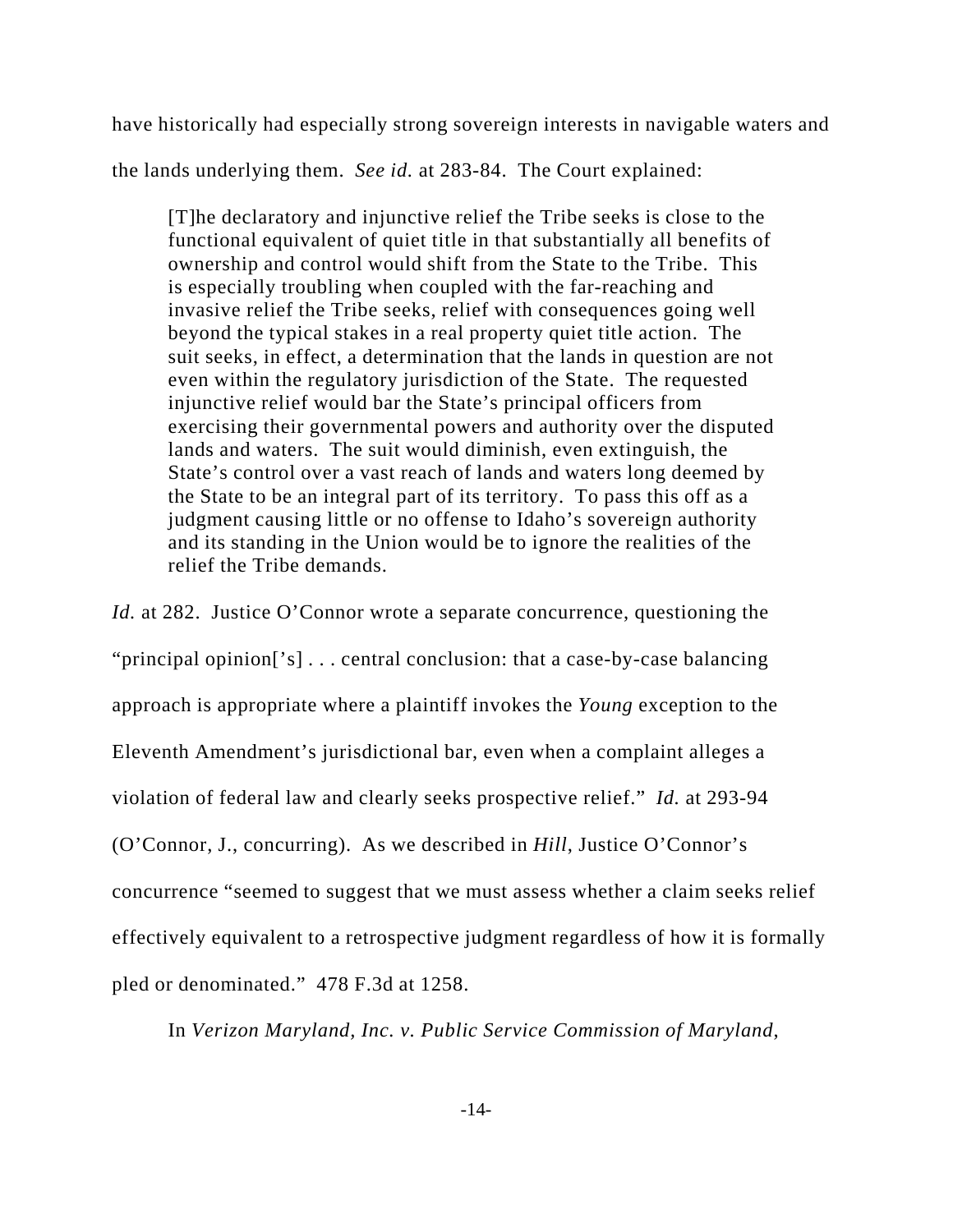decided five years after *Coeur d'Alene*, the Court made clear it was Justice O'Connor's approach in *Coeur d'Alene* that controlled. 535 U.S. 635, 645 (2002). The Court held "[i]n determining whether the doctrine of *Ex parte Young* avoids an Eleventh Amendment bar to suit, a court need only conduct a straightforward inquiry into whether the complaint alleges an ongoing violation of federal law and seeks relief properly characterized as prospective." *Id.* (quotations and internal alterations omitted). $<sup>14</sup>$ </sup>

It is not clear what is left of *Coeur d'Alene* following *Verizon Maryland*. In *Western Mohegan Tribe and Nation v. Orange County*, decided post-*Verizon Maryland*, the Second Circuit applied the *Coeur d'Alene* exception to the *Young* doctrine to bar a tribe's suit against the State of New York and its Governor, claiming the state was wrongly in possession of land in ten New York counties that belonged to the tribe. 395 F.3d 18, 19 (2d Cir. 2004). The lands at issue included state parks, state wildlife management areas, state-managed lakes and wetlands, state historic sites, and the Empire State Plaza, where the state

<sup>14</sup> Justice Kennedy concurred in the judgment in *Verizon Maryland* for purposes of distinguishing *Coeur d'Alene*. He explained: "[*Verizon Maryland*] is unlike [*Coeur d'Alene*], where the plaintiffs tried to use *Ex parte Young* to divest a State of sovereignty over territory within its boundaries. In such a case, a 'straightforward inquiry,' which the Court endorses here . . . proves more complex . . . . In my view, our *Ex parte Young* jurisprudence requires careful consideration of the sovereign interests of the State as well as the obligations of state officials to respect the supremacy of federal law." 535 U.S. at 648-49 (Kennedy, J., concurring). His was a voice in the wilderness. Justice O'Connor took no part in the consideration or decision of *Verizon Maryland*. *Id.* at 648.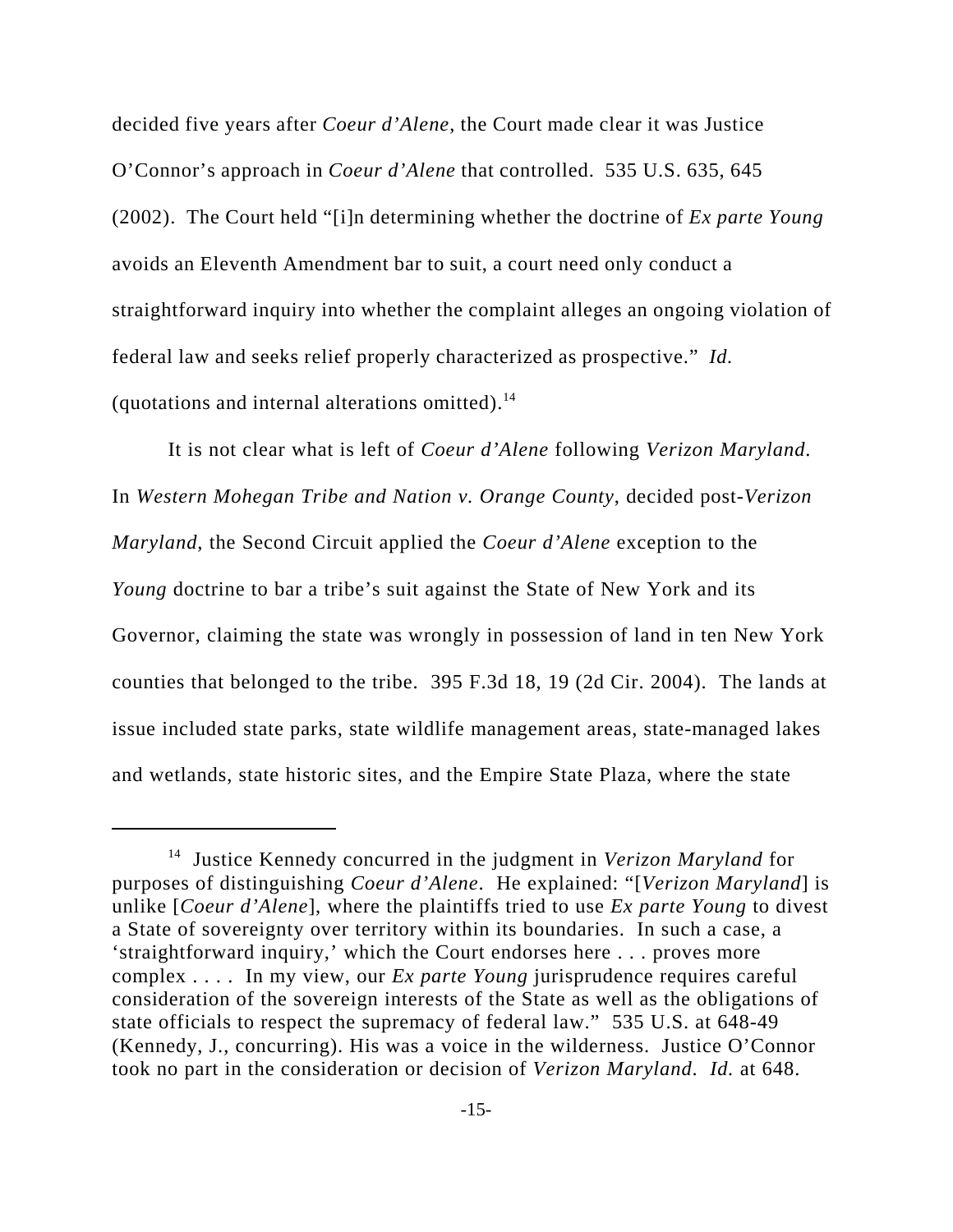capitol is located. The court stated: "While, in other contexts, we have declined to extend *Coeur d'Alene*'s holding we have not had occasion to consider a case raising the core issues of land, state regulatory authority, and sovereignty expressly examined by the *Coeur d'Alene* Court." *Id.* at 23 (citations omitted). The court concluded the tribe's suit did not fall within the *Young* exception because the relief sought by the tribe was analogous to the relief sought in *Coeur d'Alene*: "To the extent that the complaint alleges that there has never been a lawful extinguishment of the Tribe's Indian title, it seeks a declaration from this court that New York's exercise of fee title remains 'subject to' the Tribe's rights . . . thus, the relief requested by the Tribe is, as much as that sought in *Coeur d'Alene*, the functional equivalent of quiet the Tribe's claim to title in the New York counties named in the complaint." *Id.* (citation omitted).

This case is different from *W. Mohegan* as it does not involve an actual title dispute. Sovereignty is the issue here, not ownership of land. Our case law instructs us not to consider state sovereignty in determining whether the *Young* doctrine is applicable:

[T]he courts of appeals need not (and should not) linger over the question whether "special" or other sorts of sovereign interests are at stake before analyzing the nature of the relief sought . . . . Instead, the Supreme Court . . . instructed [in *Verizon Maryland*] that we are to proceed immediately in every case to the "straightforward [or so one might hope] inquiry" whether the relief requested is "properly" characterized as prospective or is indeed the functional equivalent of impermissible retrospective relief . . . . [T]he sole question for us becomes whether the relief sought by [the plaintiff] is prospective,